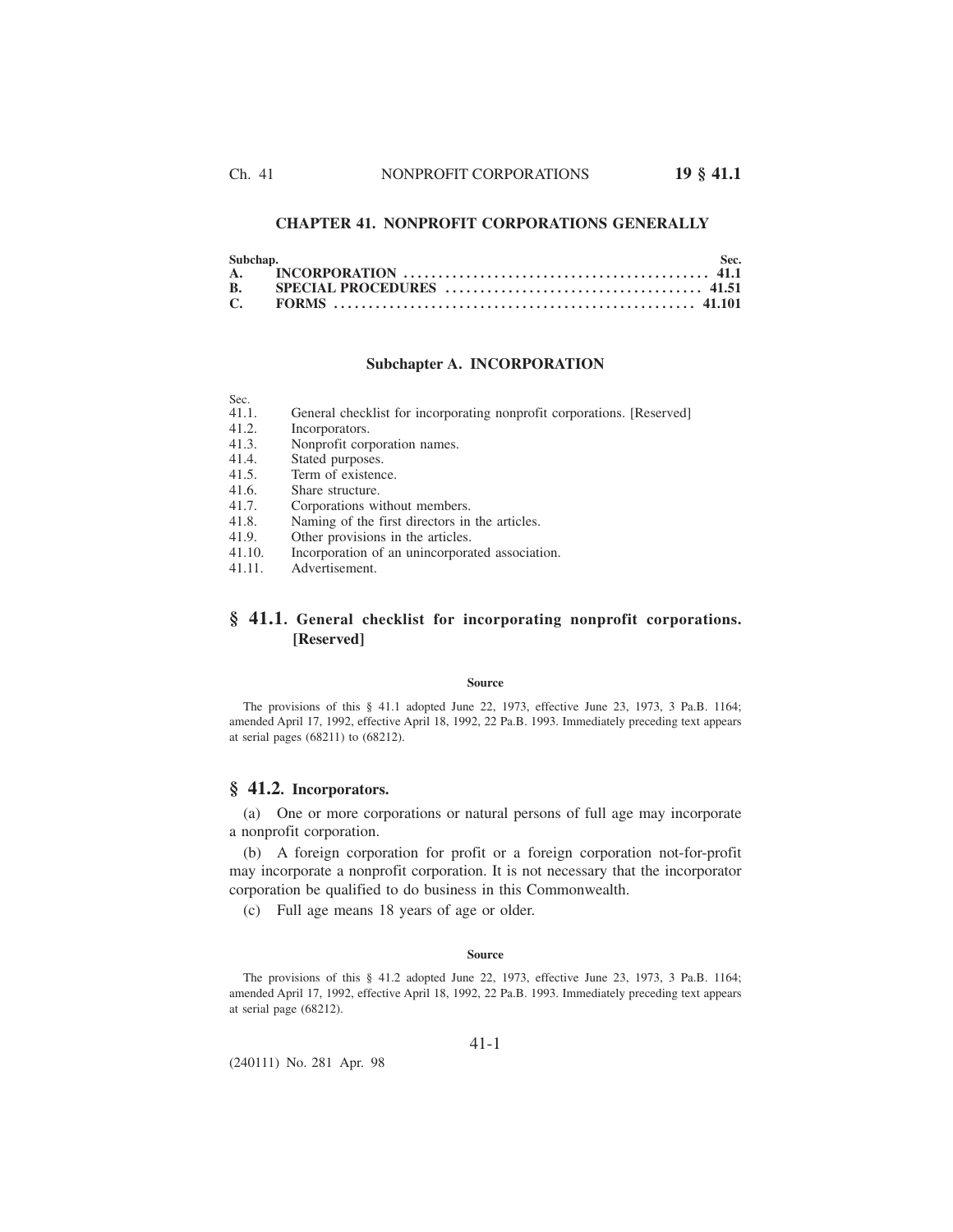# **§ 41.3. Nonprofit corporation names.**

(a) Section 5303 of the NPCL (relating to corporate name) does not require that the corporate name of a nonprofit corporation contain a corporate designator such as Corporation, Corp., Company, Co., Incorporated, Inc., and the like.

(b) The corporate name shall also comply with the applicable requirements of Chapter 17 (relating to names).

# **Source**

The provisions of this § 41.3 adopted April 17, 1992, effective April 18, 1992, 22 Pa.B. 1993.

# **§ 41.4. Stated purposes.**

(a) Section 5301 of the code (relating to purposes) provides that a nonprofit corporation may be incorporated for a lawful purpose including one or more of the following or similar purposes:

- (1) Athletic.
- (2) A lawful business purpose to be conducted on a not-for-profit basis.
- (3) Beneficial.
- (4) Benevolent.
- (5) Cemetery.
- (6) Charitable.
- (7) Civic.
- (8) Control of fire.
- (9) Cultural.
- (10) Educational.
- (11) Encouragement of agriculture or horticulture.
- (12) Fraternal.
- (13) Health.
- (14) Literary.
- (15) Missionary.
- (16) Musical.
- (17) Mutual improvement.
- (18) Patriotic.
- (19) Political.
- (20) Prevention of cruelty to persons or animals.

(21) Professional, commercial, industrial, trade, service or business associa-

tions.

- (22) Promotion of the arts.
- (23) Protection of natural resources.
- (24) Religious.
- (25) Research.
- (26) Scientific.

(240112) No. 281 Apr. 98

(27) Social.

41-2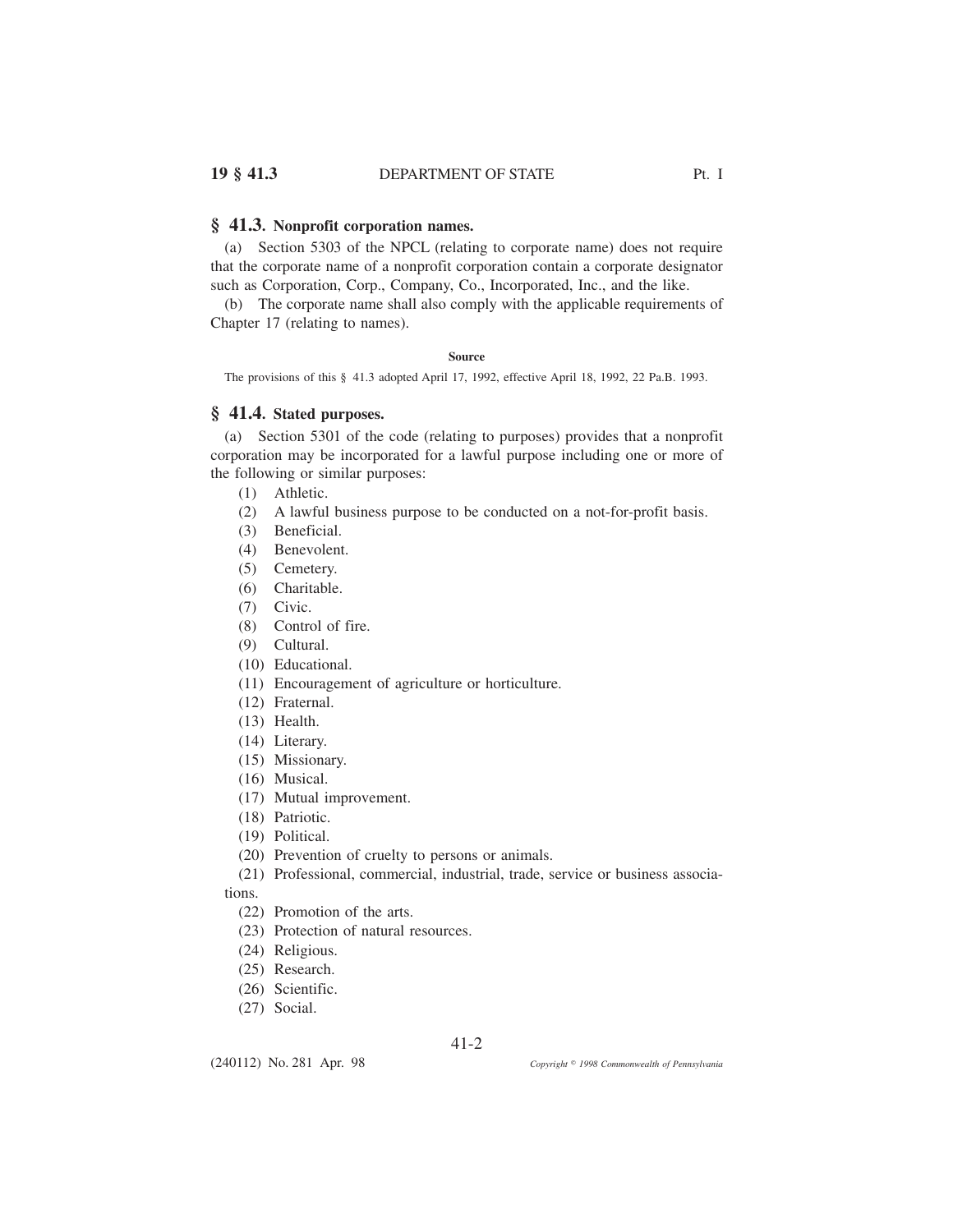(b) The stated purposes of a nonprofit corporation may not consist of solely a statement to the effect that its corporate purpose is to engage in all lawful business for which corporations may be incorporated under 15 Pa.C.S. Subpart A (relating to nonprofit corporations). Compare with 15 Pa.C.S. § 1301 (relating to purposes).

(c) Under section 5108 of the code (relating to limitation on incorporation), a corporation which might be incorporated under the code may not be incorporated under another statute. Accordingly, domestic corporations not-for-profit shall be incorporated under the code, except:

(1) Electric cooperative corporations, which are incorporated under Chapter 73 of the code (relating to the Electric Cooperative Law of 1990).

(2) Fraternal benefit societies, which continue to be incorporated under the Fraternal Benefit Society Code (40 P. S. §§ 1141-101—1141-1001).

### **Authority**

The provisions of this § 41.4 amended under section 506 of The Administrative Code of 1929 (71 P. S. § 186); and the Associations Code, 15 Pa.C.S. § 133.

#### **Source**

The provisions of this § 41.4 adopted April 17, 1992, effective April 18, 1992, 22 Pa.B. 1993; amended February 13, 1998, effective February 14, 1998, 28 Pa.B. 801. Immediately preceding text appears at serial page (166566).

# **§ 41.5. Term of existence.**

The term of existence of a nonprofit corporation may be limited in the articles of incorporation. Section 5306(a) of the NPCL (relating to articles of incorporation) provides that the duration of a corporation is perpetual absent a provision in the articles setting forth a limited term. Section  $5502(a)(1)$  of the NPCL (relating to general powers) that every nonprofit corporation shall have perpetual succession unless a limited duration is specified in its articles.

#### **Source**

The provisions of this § 41.5 adopted April 17, 1992, effective April 18, 1992, 22 Pa.B. 1993.

# **§ 41.6. Share structure.**

(a) Section 5306(a)(6) of the NPCL (relating to articles of incorporation) permits a nonprofit corporation to be organized on a stock share basis, in which case the articles of incorporation are required to set forth the aggregate number of shares which the corporation shall have the authority to issue.

(b) Section 5306(a)(6)(ii) of the NPCL authorizes the articles of incorporation of a nonprofit corporation organized on a stock share basis to set forth a statement of the voting rights, designations, preferences, limitations and special rights in respect of the shares of any class the fixing of which by the articles of incorporation is desired.

(240113) No. 281 Apr. 98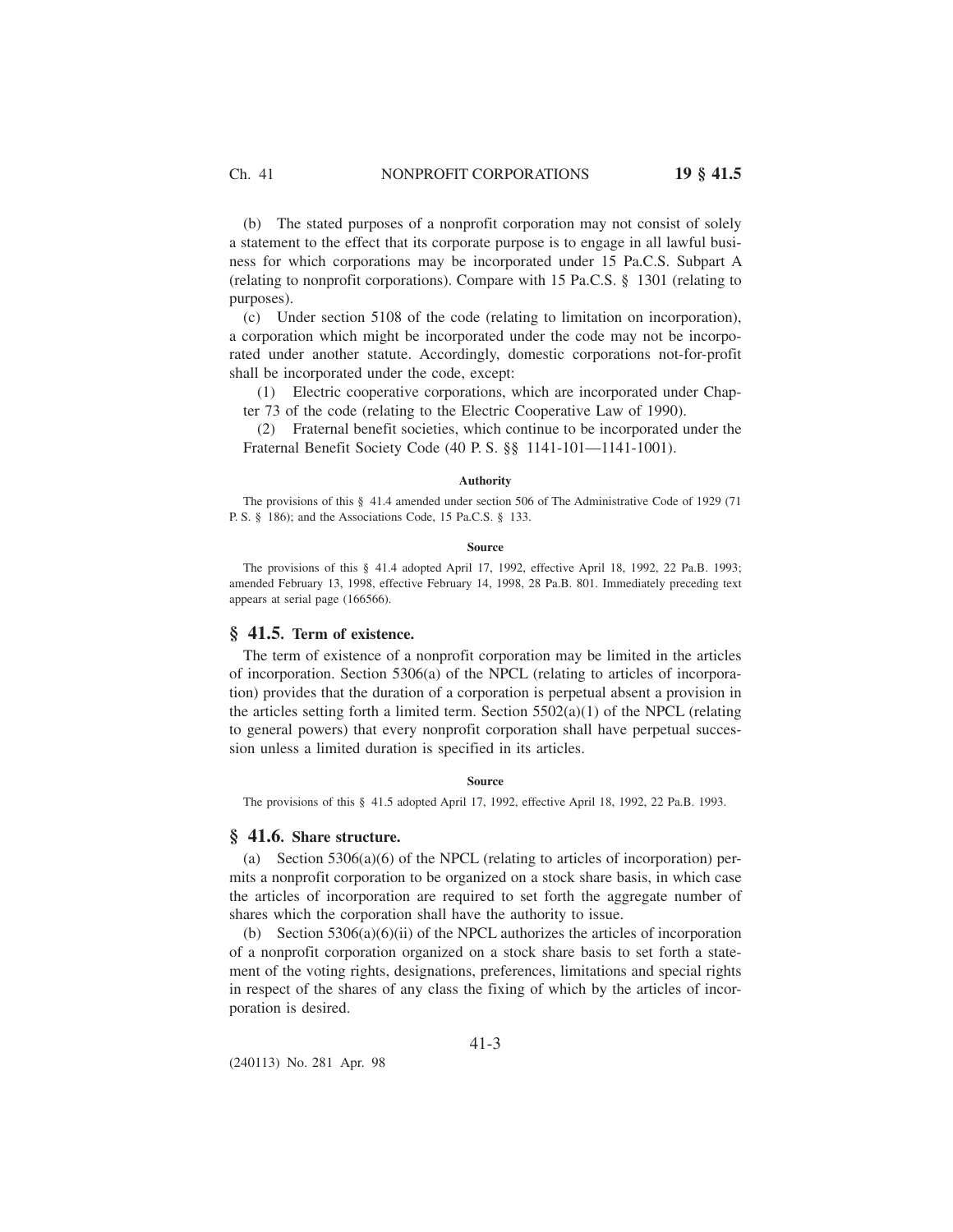(c) Section  $5306(a)(6)(iii)$  of the NPCL authorizes the articles of incorporation of a nonprofit corporation organized on a stock share basis to set forth authority vested in the board of directors or other body to divide by provision in the bylaws the authorized and unissued shares into classes or series, or both, and to determine for a class or series its voting rights, designations, preferences, qualifications, limitations and special rights.

(d) A typical provision of the articles of a nonprofit corporation which is not organized on a stock share basis reads as follows:

The corporation is organized upon a nonstock basis.

#### **Source**

The provisions of this § 41.6 adopted April 17, 1992, effective April 18, 1992, 22 Pa.B. 1993.

# **§ 41.7. Corporations without members.**

Section  $5306(a)(7)$  of the NPCL (relating to articles of incorporation) authorizes the articles of incorporation of a nonprofit corporation to specify that the corporation is to have no members. In that case, section 5751(b) of the NPCL (relating to classes and qualifications of membership) provides that a provision of law requiring notice to, the presence of, or the vote, consent or other action by members of a nonprofit corporation shall be satisfied by notice to, the presence of, or the vote, consent or other action by the board of directors or other body of the corporation. A typical provision of the articles reads as follows:

The corporation shall have no members.

### **Source**

The provisions of this § 41.7 adopted April 17, 1992, effective April 18, 1992, 22 Pa.B. 1993.

# **§ 41.8. Naming of the first directors in the articles.**

(a) The first directors of the corporation may, but are not required to be named in the articles of incorporation.

(b) Section 5306(c) of the NPCL (relating to articles of incorporation) provides that the naming of directors in the articles of incorporation shall constitute an affirmation that the directors have consented in writing to serve as directors.

(c) If the directors are not named in the articles of incorporation, section 5310(a) of the NPCL (relating to organization meeting) provides that they shall be elected at the organization meeting of the incorporators.

#### **Source**

The provisions of this § 41.8 adopted April 17, 1992, effective April 18, 1992, 22 Pa.B. 1993.

## 41-4

(240114) No. 281 Apr. 98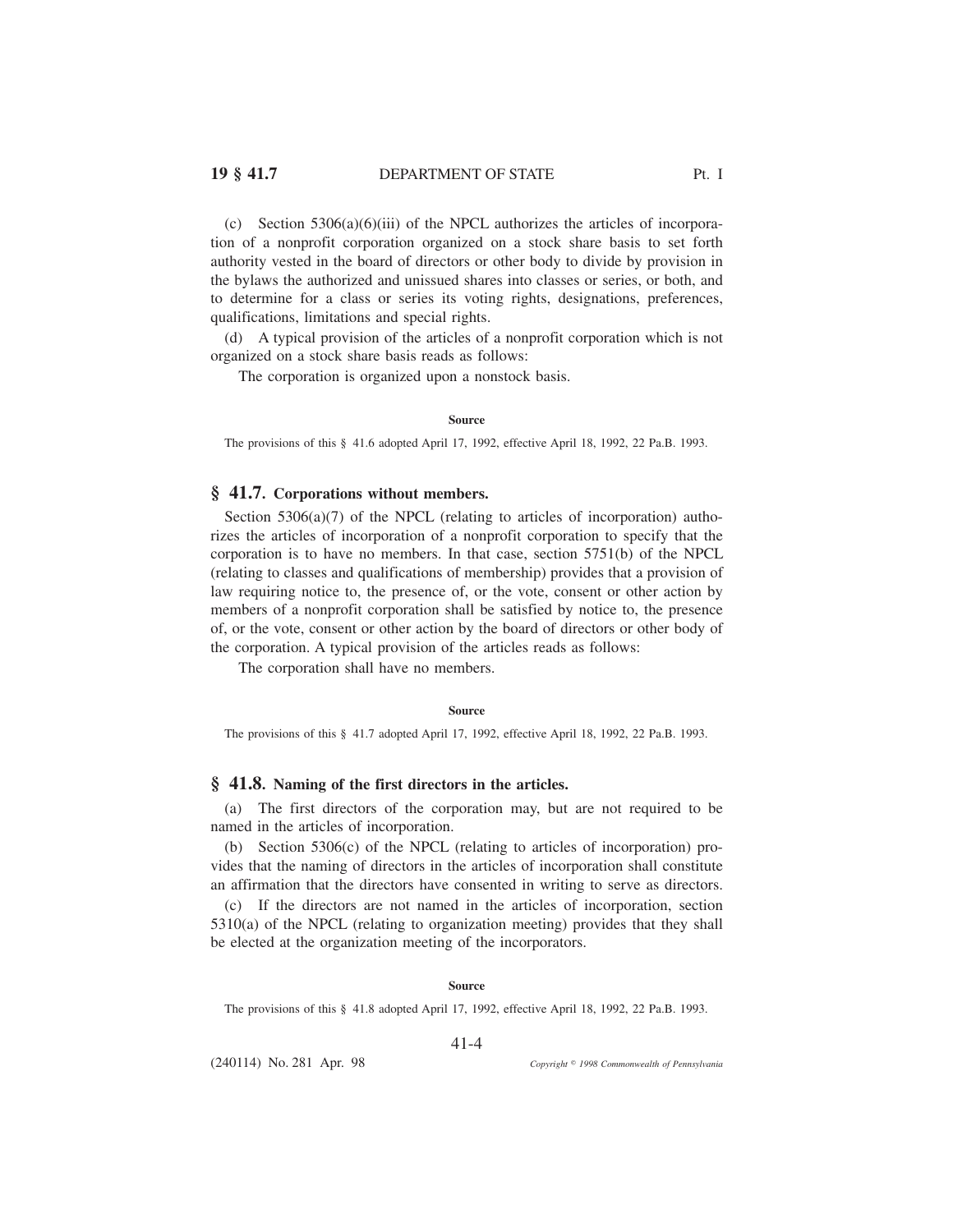# **§ 41.9. Other provisions in the articles.**

Section 5306(a) of the NPCL (relating to articles of incorporation) authorizes the articles of incorporation of a nonprofit corporation to contain other provisions consistent with the NPCL which the incorporator may choose to insert if one of the following exists:

(1) A section of the NPCL authorizes or requires provisions pertaining to the subject matter thereof to be set forth in the articles or bylaws of a nonprofit corporation or in an agreement or other instrument.

(2) The provisions are not inconsistent with the NPCL and relate to the purpose of the corporation, the management of its business or affairs or the rights, powers or duties of its members, security holders, directors or officers.

**Source**

The provisions of this § 41.9 adopted April 17, 1992, effective April 18, 1992, 22 Pa.B. 1993.

# **§ 41.10. Incorporation of an unincorporated association.**

Section 5331 of the NPCL (relating to unincorporated associations) provides that in the case of the incorporation as a nonprofit corporation of an unincorporated association the articles of incorporation shall contain, in addition to provisions otherwise required by the NPCL, a statement that the incorporators constitute a majority of the members of the committee authorized to incorporate the association by the requisite vote required by the organic law of the association for the amendment of the organic law.

#### **Source**

The provisions of this § 41.10 adopted April 17, 1992, effective April 18, 1992, 22 Pa.B. 1993.

## **§ 41.11. Advertisement.**

(a) Section 5307 of the NPCL (relating to advertisement) requires that the incorporators shall advertise their intention to file or the corporation shall advertise the filing of articles of incorporation in the Department one time in two newspapers published in the English language, one of which shall be a newspaper of general circulation, and the other the legal newspaper, if any, designated by the rules of the court for the publication of legal notices, otherwise, in two newspapers of general circulation, published in the county in which the initial registered office of the corporation is to be located. If there is only one newspaper of general circulation published in a county, advertisement in that newspaper is sufficient. Advertisements may appear prior to or after the day the articles of incorporation are filed with the Department and shall briefly set forth the following:

(1) The name of the proposed corporation.

(2) A statement that the corporation is to be or has been incorporated under the NPCL.

(240115) No. 281 Apr. 98

41-5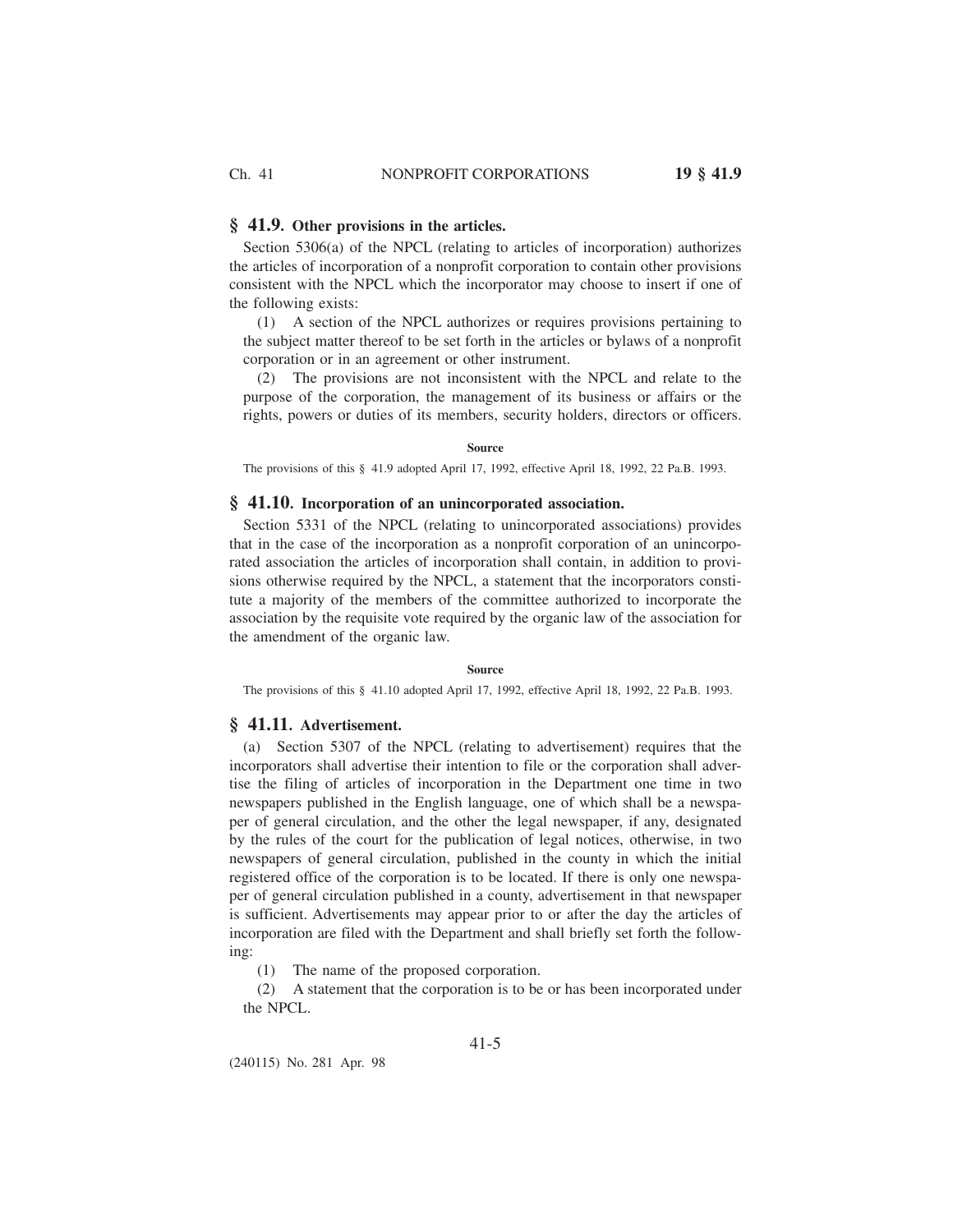(3) A brief summary of the purpose of the corporation.

(4) A date on or before which the articles will be filed with the Department or the date the articles were filed.

(b) Title 45 of the *Pennsylvania Consolidated Statutes*, section 307 (relating to effect of failure to advertise when required) provides that no legal proceeding or the like, in which notice is required to be given by official or legal advertising, shall be binding upon an interested person unless the advertising is effected and a proof of publication is filed of record in the matter or proceeding. The proofs referred to in this section may not be submitted to, and will not be received and filed by, the Department, but shall be filed in the minute book of the corporation.

**Source**

The provisions of this § 41.11 adopted April 17, 1992, effective April 18, 1992, 22 Pa.B. 1993.

# **Subchapter B. SPECIAL PROCEDURES**

Sec.<br>41.51.

Statement of summary of record.

41.52. Annual report.

# **§ 41.51. Statement of summary of record.**

(a) A nonprofit corporation which was incorporated prior to February 13, 1973, and which desires to effect one or more of the following transactions with the Department shall submit Form DSCB:15-1311/5311/9305 (Statement of Summary of Record) with the initial filing or request:

(1) The filing of a document in the Department under the NPCL except section 5311 of the NPCL (relating to filing of statement of summary of record by certain corporations).

(2) The securing from the Department of one of the following:

(i) A certificate to the effect that the corporation is a corporation incorporated and existing under the laws of the Commonwealth.

(ii) A certified copy of the articles of the corporation.

(b) Paragraph 5 of Form DSCB: 15-1311/5311/9305 (Statement of Summary of Record) requires a statement of the place, including volume and page numbers or their equivalent, where the documents constituting the currently effective articles of the corporation are recorded, the date of each filing or recording, and the text of the currently effective articles. If the text of the articles appears of record in the Department, the text may be incorporated by reference and is not required to be set forth at length in the certificate of summary of record. The information specified in this subsection may be omitted in a certificate of summary of record which is delivered to the Department contemporaneously with amended and restated articles of the corporation filed under the NPCL.

41-6

(240116) No. 281 Apr. 98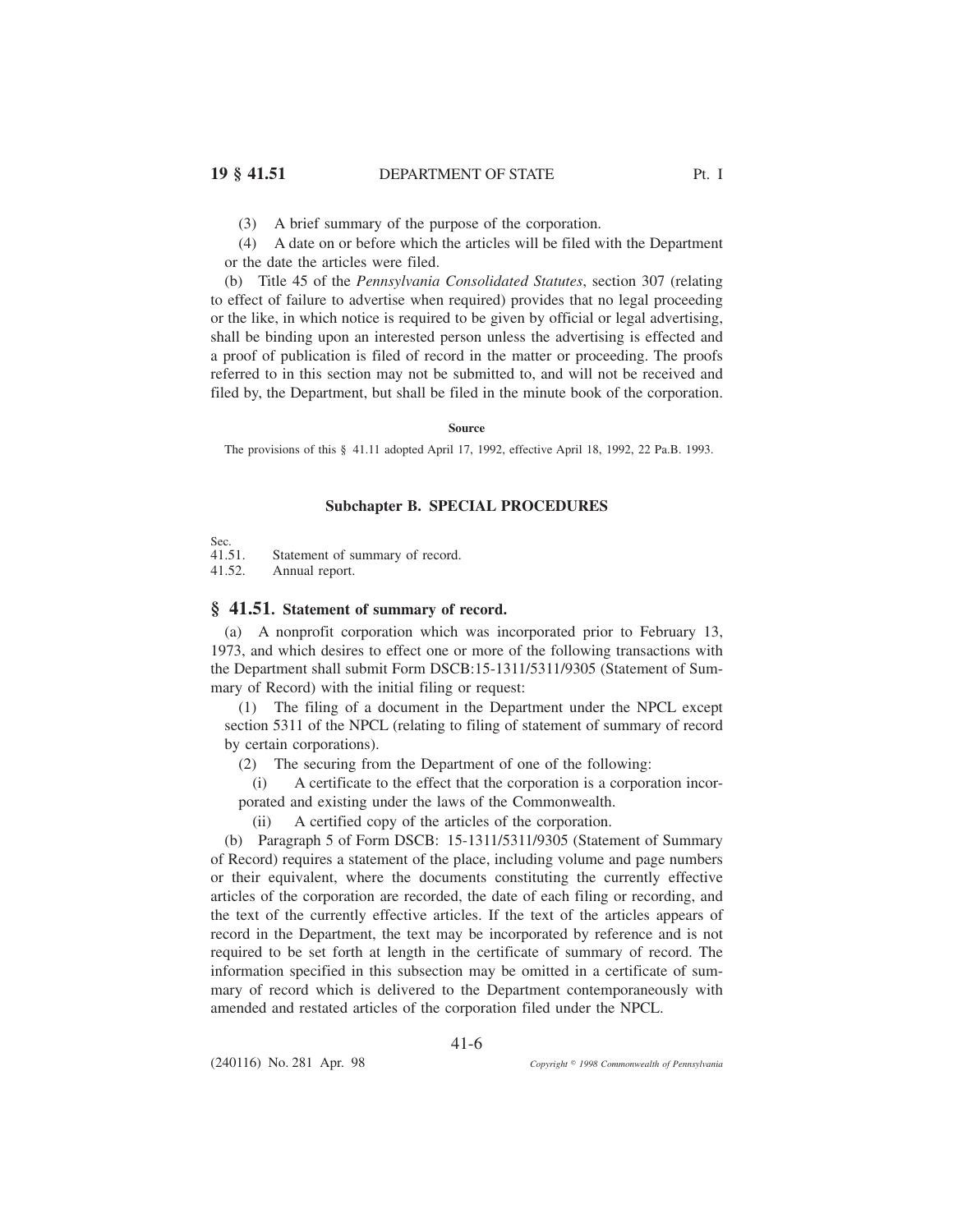Ch. 41 NONPROFIT CORPORATIONS **19 § 41.52**

(c) The purpose of this section is to establish an authoritative initial text of the articles of the corporation upon the records of the Department and under section 5311(b) of the NPCL to form a basis for determination by the Department that the corporation has been incorporated. Therefore, it is unnecessary for a corporation to file Form DSCB:15-1311/5311/9305 (Statement of Summary of Record) more than one time under this section, regardless of the number of frequency of transactions of the character set forth in subsection (a) effected by the corporation.

#### **Source**

The provisions of this § 41.51 adopted April 17, 1992, effective April 18, 1992, 22 Pa.B. 1993.

# **§ 41.52. Annual report.**

(a) Section 5110 of the NPCL (relating to annual report) requires that the following corporations that have effected a change in their officers during the preceding calendar year file Form DSCB:15-5110 (Annual Statement-Nonprofit Corporation) on or before April 30 of each year:

(1) A domestic nonprofit corporation which has been incorporated after December 31, 1972 or which has filed Form DSCB:15-1311/5311/9305 (Statement of Summary of Record-Domestic Nonprofit Corporation), or a corresponding form under prior law.

(2) A qualified foreign nonprofit corporation.

(b) There is no fee for filing Form DSCB:15-5110 (Annual Statement-Nonprofit Corporation).

(c) The filing of Form DSCB:15-5110 (Annual Statement-Nonprofit Corporation) does not constitute compliance with the requirements of the NPCL for filing Form DSCB:15-1507/4144/5507/6144/8506 (Statement of Change of Registered Office).

#### **Source**

The provisions of this § 41.52 adopted April 17, 1992, effective April 18, 1992, 22 Pa.B. 1993.

### **Cross References**

This section cited in 19 Pa. Code § 13.31 (relating to searches and information; telephone inquiries); and 19 Pa. Code § 23.51 (relating to annual report information).

# **Subchapter C. FORMS**

Sec.<br>41.101. Official forms.

41-7

(240117) No. 281 Apr. 98